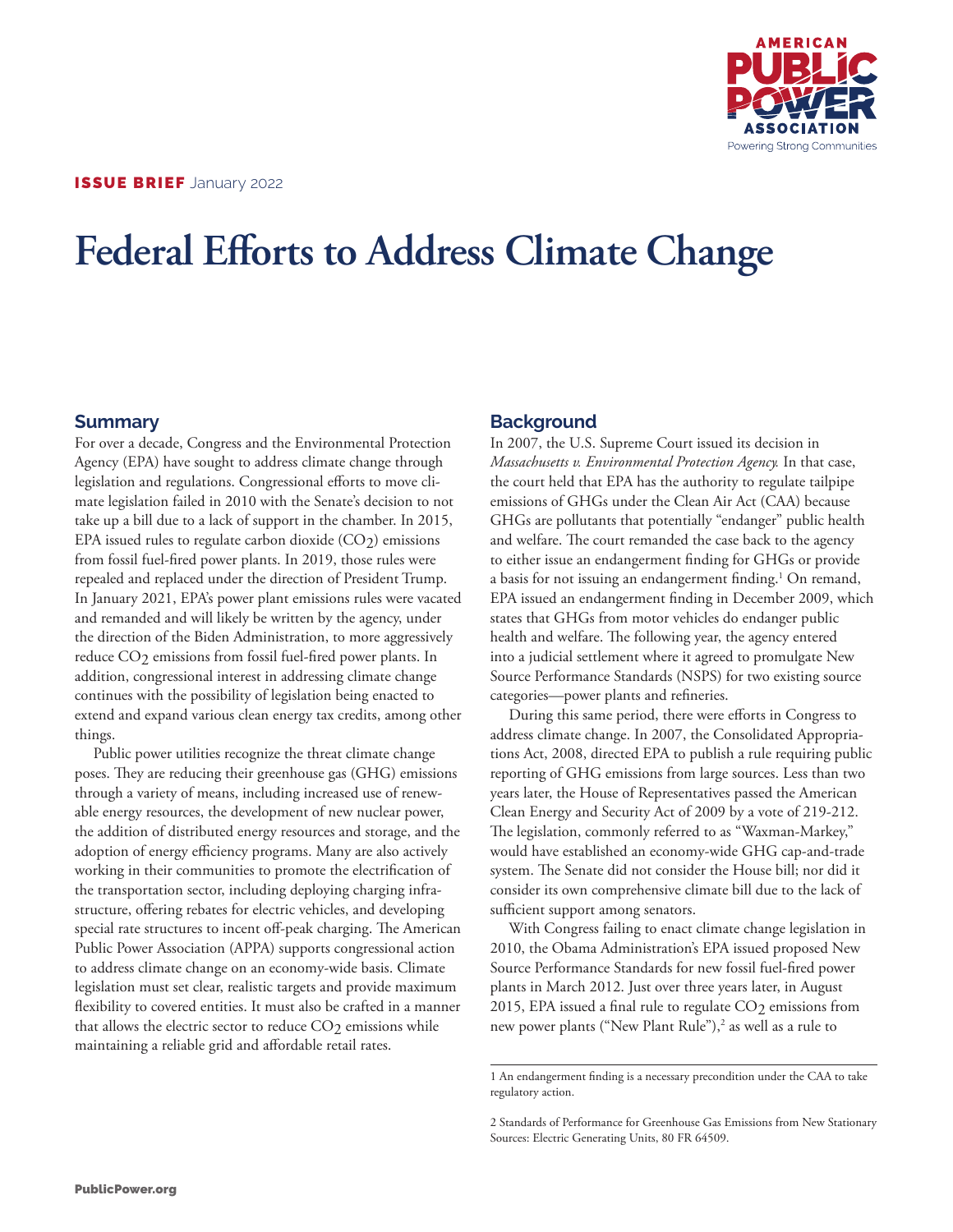regulate CO<sub>2</sub> emissions from existing power plants (called the "Clean Power Plan" or "Existing Plant Rule").<sup>3</sup> The CPP set final emission guidelines in the form of nationally uniform CO2 emission performance rates for coal-fired and natural gas-fired power plants. It also set CO<sub>2</sub> emissions-reduction goals for each state and allowed for emissions reductions through energy efficiency upgrades at power plants and fuel switching from coal to natural gas or renewables.

In October 2015, more than 150 state and industry petitioners challenged the legality of the rule in the U.S. Court of Appeals for the District of Columbia Circuit (D.C. Circuit). The D.C. Circuit held oral argument on the case, but never issued a decision. The case was subsequently dismissed in September 2019, with the court noting challenges to the rule were moot due to the repeal of the CPP and replacement of the rule with the Affordable Clean Energy (ACE) rule.

#### **Administrative Action**

In June 2019, EPA issued the final ACE rule, which repealed the CPP; promulgated new emissions guidelines for regulating CO2 emissions from existing coal-fired power plants; and established new implementing regulations governing the submission and review of state plans and future guidelines. Upon publication in the *Federal Register* in September 2019, numerous states and organizations challenged the ACE rule in the D.C. Circuit. In January 2021, the court vacated and remanded the rule back to EPA, concluding that the agency had misconstrued the first step set forth in section 111(d) of the CAA by construing that the best system of emissions reduction could only take place at the power plant. The court said that "system" should be given its ordinary meaning, that the entire generation and delivery of electricity was a system, and that EPA had the flexibility to evaluate possible emission reductions based on the system, not actions that apply "at" or "to" an electric generating unit (EGU). Further, the court found "the ACE rule's amendment of the regulatory framework to slow the process for reduction of emissions is arbitrary and capricious." Subsequently, in October 2021, the U.S. Supreme Court agreed to hear four petitions challenging the D.C. Circuit's 2-1 decision that the CPP was a proper exercise of EPA's authority while the ACE rule that replaced it took too narrow a view of that authority. The petition questions whether EPA has the statutory authority under 42 U.S.C. § 7411(d) to completely restructure the electricity system nationwide. Oral arguments in the case are scheduled for February and a decision is expected before the court adjourns its term on June 30, 2022.

Climate change is a top priority for the Biden Administration. Shortly after taking office, President Biden issued Executive Order (EO) 14008, "Tackling the Climate Crisis at Home and Abroad." The EO directs the government to achieve net-zero-emissions economy-wide by 2050, create a carbon-free power sector by 2035, and reduce GHG emissions from 2005 levels by 50-52 percent in 2030 as part of the U.S. Nationally Determined Contribution. The administration rejoined the Paris Climate Agreement and is reestablishing an interim social cost of carbon "to ensure federal agencies account for the full costs of" GHG emissions. EPA is considering rulemaking proposals to address GHG emissions from the transportation, oil and natural gas, and power sectors. Notwithstanding the U.S. Supreme Court's review of the ACE rule, the agency is working on a new set of emission guidelines for states to follow in submitting state plans to establish and implement performance standards for GHG emissions from existing fossil fuel-fired EGUs. A new proposed rule is expected in July 2022.

## **Congressional Activity**

Climate issues have been a key legislative focus of congressional Democrats in the 117th Congress. The House of Representatives thus far has built on the work it undertook in the 116th Congress and has been considering a host of policies to address the effects of climate change. House Energy & Commerce Committee Democrats began holding hearings focused on climate issues in February 2021 and in early March 2021 introduced a revised version of the Climate Leadership and Environmental Action for our Nation's (CLEAN) Future Act (H.R. 1512). The legislation would create a clean energy standard that would require retail electric suppliers to obtain 100 percent of their electricity from clean energy sources by 2035. It also includes a host of provisions on transmission, electrification of the transportation sector, grid modernization, distributed energy resources, and hydropower, among others.

The CLEAN Future Act was the basis for a subsequent effort by House and Senate Democrats to create the Clean Electricity Performance Program (CEPP) to accelerate the reduction of GHG emissions from electric utilities by requiring increasing amounts of clean electricity. The language, included in H.R. 5376, the Build Back Better Act, that was approved in the House in September 2021, would amend the Federal Power Act to require electric utilities to increase their percentage of clean electricity annually between 2023 and 2030. Under the bill, the Department of Energy (DOE) would administer the CEPP and issue grants to electric utilities meeting the annual clean energy compliance obligation. Such grants could be used for investments in clean energy infrastructure, reducing electricity rates, or other activities, such as energy efficiency or electrification, that further reduce GHG emissions. Electric utilities failing to

<sup>3</sup> Carbon Pollution Emission Guidelines for Existing Stationary Sources: Electric Generating Units, 80 FR 64661.